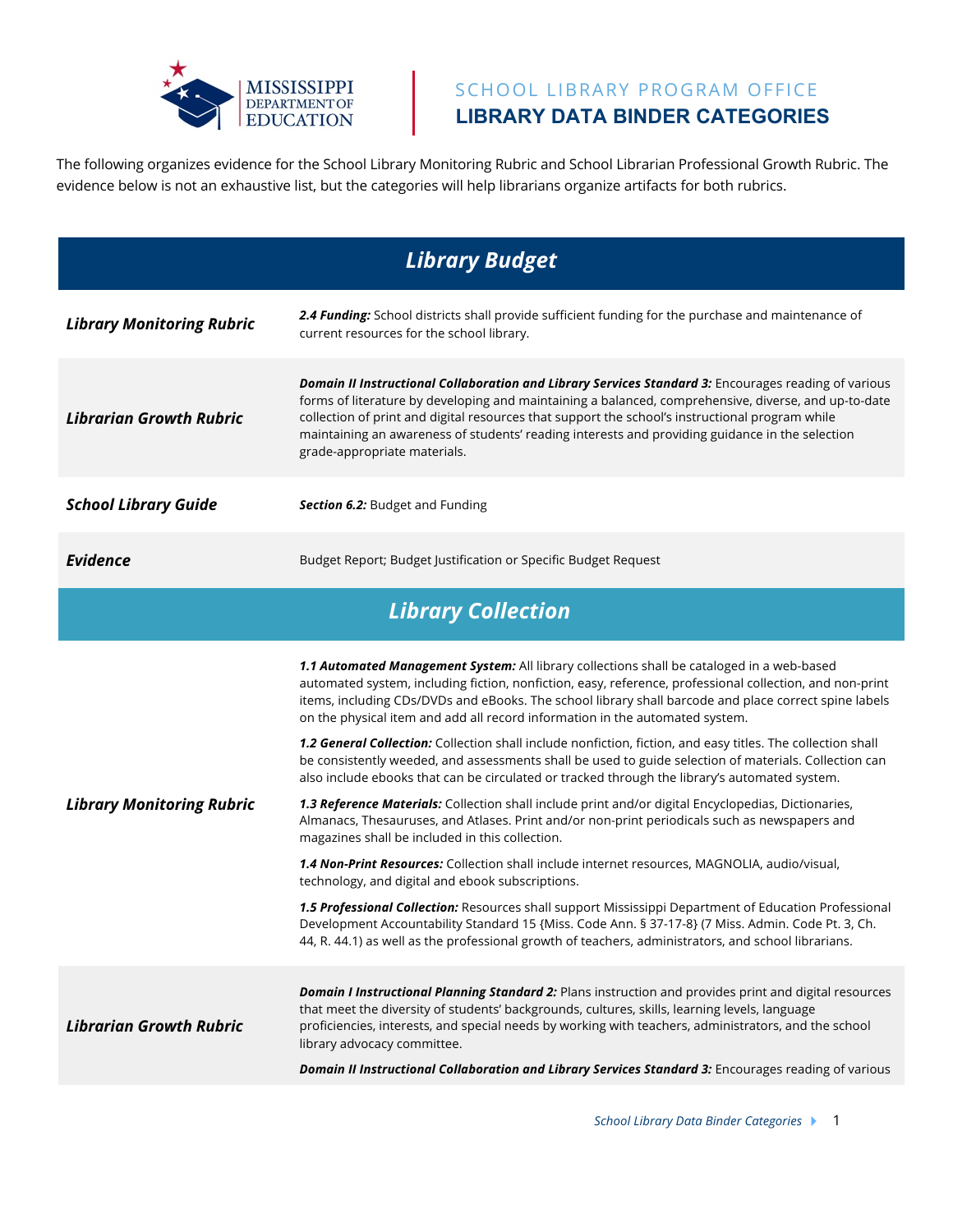|                                     | forms of literature by developing and maintaining a balanced, comprehensive, diverse, and up-to-date<br>collection of print and digital resources that support the school's instructional program while<br>maintaining an awareness of students' reading interests and providing guidance in the selection<br>grade-appropriate materials.                                                                                                  |  |
|-------------------------------------|---------------------------------------------------------------------------------------------------------------------------------------------------------------------------------------------------------------------------------------------------------------------------------------------------------------------------------------------------------------------------------------------------------------------------------------------|--|
| <b>School Library Guide</b>         | Section 3.6: Planning for Instruction; Section 3.11: MAGNOLIA Database; Section 4.2: Selection Tools;<br>Section 4.4: Collection Guidelines; Section 4.5: Weeding of Collection Resources;<br>Section 4.7: Cataloging and Processing; Section 5.3: Digital Resources;<br>Section 6.6: School Library Monitoring Rubric                                                                                                                      |  |
| <b>Evidence</b>                     | Collection Analysis Report; Collection Development Plan; Inventory Report; Library Holdings Report;<br>Teacher/Student Request; Weeding Report                                                                                                                                                                                                                                                                                              |  |
| <b>Library Facilities</b>           |                                                                                                                                                                                                                                                                                                                                                                                                                                             |  |
| <b>Library Monitoring Rubric</b>    | 2.3 School Library Policies and Procedures: A library handbook of library policies and procedures shall<br>be developed, adopted, and used in each library. The handbook shall include procedures concerning<br>circulation, maintenance, inventory of materials, and weeding of the collection.                                                                                                                                            |  |
|                                     | 3. Library Arrangement: The school library shall be arranged to: (1) accommodate flexible access by<br>classes and individual students; (2) perform basic functions of a curriculum integrated school library<br>program; (3) provide a climate conducive to learning and student achievement; and (4) provide<br>equitable access to information and resources within the school, community, and global networks.                          |  |
| <b>Librarian Growth Rubric</b>      | Domain III Library Culture and Learning Environment Standard 6: Organizes the library resources and<br>ensures equitable physical access to facilities while demonstrating high expectations and maintaining<br>an environment that is inviting, safe, flexible, and conducive to teaching and learning.                                                                                                                                    |  |
| <b>School Library Guide</b>         | Section 3.3: Creating a Reading Environment; Section 6.7: School Library Facility Requirements;<br><b>Section 6.9:</b> Policies and Procedures Handbook                                                                                                                                                                                                                                                                                     |  |
| <b>Evidence</b>                     | Library Map                                                                                                                                                                                                                                                                                                                                                                                                                                 |  |
| <b>Library Goals and Objectives</b> |                                                                                                                                                                                                                                                                                                                                                                                                                                             |  |
| <b>Library Monitoring Rubric</b>    | 2.2 Needs Assessments: The school library program shall participate in periodic reviews and ongoing<br>informal and formal assessments used to develop short- and long-range strategic plans for<br>improvement.                                                                                                                                                                                                                            |  |
| <b>Librarian Growth Rubric</b>      | <b>Domain I Instructional Planning Standard 1:</b> Consults with teachers, administrators, and school library<br>advocacy committee to create Student Learning Outcome and School Library Program SMART Goals<br>which plan for and provide necessary resources, technology, and instructional services aligned with<br>the Mississippi Library Learning Standards and supports the Mississippi College- and Career-Readiness<br>Standards. |  |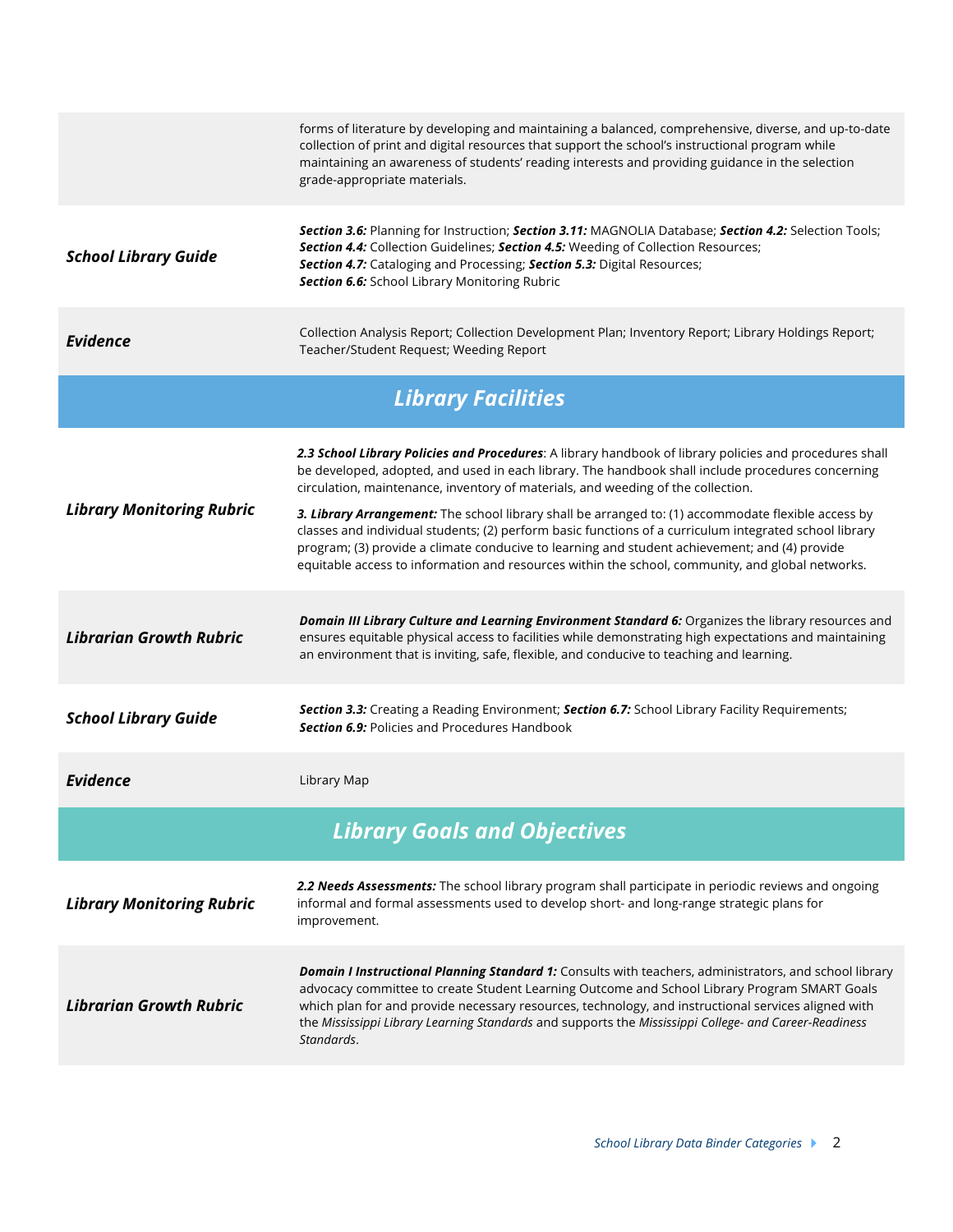| <b>School Library Guide</b>            | Section 3.5: Understanding Collaboration; Section 3.6: Planning for Instruction;<br>Section 6.5: Librarian Evaluation; Section 6.8: Short-and Long-Term Goals                                                                                                                                                                          |  |
|----------------------------------------|----------------------------------------------------------------------------------------------------------------------------------------------------------------------------------------------------------------------------------------------------------------------------------------------------------------------------------------|--|
| <b>Evidence</b>                        | Library Program SMART Goals and Student Learning Outcome SMART Goals                                                                                                                                                                                                                                                                   |  |
| <b>Library Policies and Procedures</b> |                                                                                                                                                                                                                                                                                                                                        |  |
| <b>Library Monitoring Rubric</b>       | 2.3 School Library Policies and Procedures: A library handbook of library policies and procedures shall<br>be developed, adopted, and used in each library. The handbook shall include procedures concerning<br>circulation, maintenance, inventory of materials, and weeding of the collection.                                       |  |
| <b>Librarian Growth Rubric</b>         | Domain III Library Culture and Learning Environment Standard 7: Resources are selected according<br>to the principles of the School Library Bill of Rights and Intellectual Freedom and provides access to<br>information in consideration to students' needs, abilities, and diversity.                                               |  |
| <b>School Library Guide</b>            | Section 1.4: Intellectual Freedom; Section 1.5: Freedom to Read; Section 4.1: Understanding Collection<br>Development; Section 4.5: Weeding of Collection Resources;<br>Section 4.6: Challenged Materials; Section 4.7: Cataloging and Processing;<br>Section 6.5: Librarian Evaluation; Section 6.9: Policies and Procedures Handbook |  |
| <b>Evidence</b>                        | Cataloging and Processing Policies; Circulation Policy; District Policies; Library Bill of Rights;<br>Policies and Procedures Manual                                                                                                                                                                                                   |  |
|                                        | <b>Library Professional Responsibilities</b>                                                                                                                                                                                                                                                                                           |  |
| <b>Library Monitoring Rubric</b>       | 1.5 Professional Collection: Resources shall support Mississippi Department of Education Professional<br>Development Accountability Standard 15 {Miss. Code Ann. § 37-17-8} (7 Miss. Admin. Code Pt. 3, Ch.<br>44, R. 44.1) as well as the professional growth of teachers, administrators, and school librarians.                     |  |
| <b>Librarian Growth Rubric</b>         | Domain IV Professional Responsibilities 9: Participates in appropriate professional learning<br>opportunities and/or belongs to professional library organizations to increase knowledge and skills in<br>providing effective support for the school library and instructional programs.                                               |  |
| <b>School Library Guide</b>            | Section 2.5: Professional Development; Section 5.4: Technology Professional<br>Associations/Conferences                                                                                                                                                                                                                                |  |
| <b>Evidence</b>                        | Job Description; Professional Development Plan                                                                                                                                                                                                                                                                                         |  |